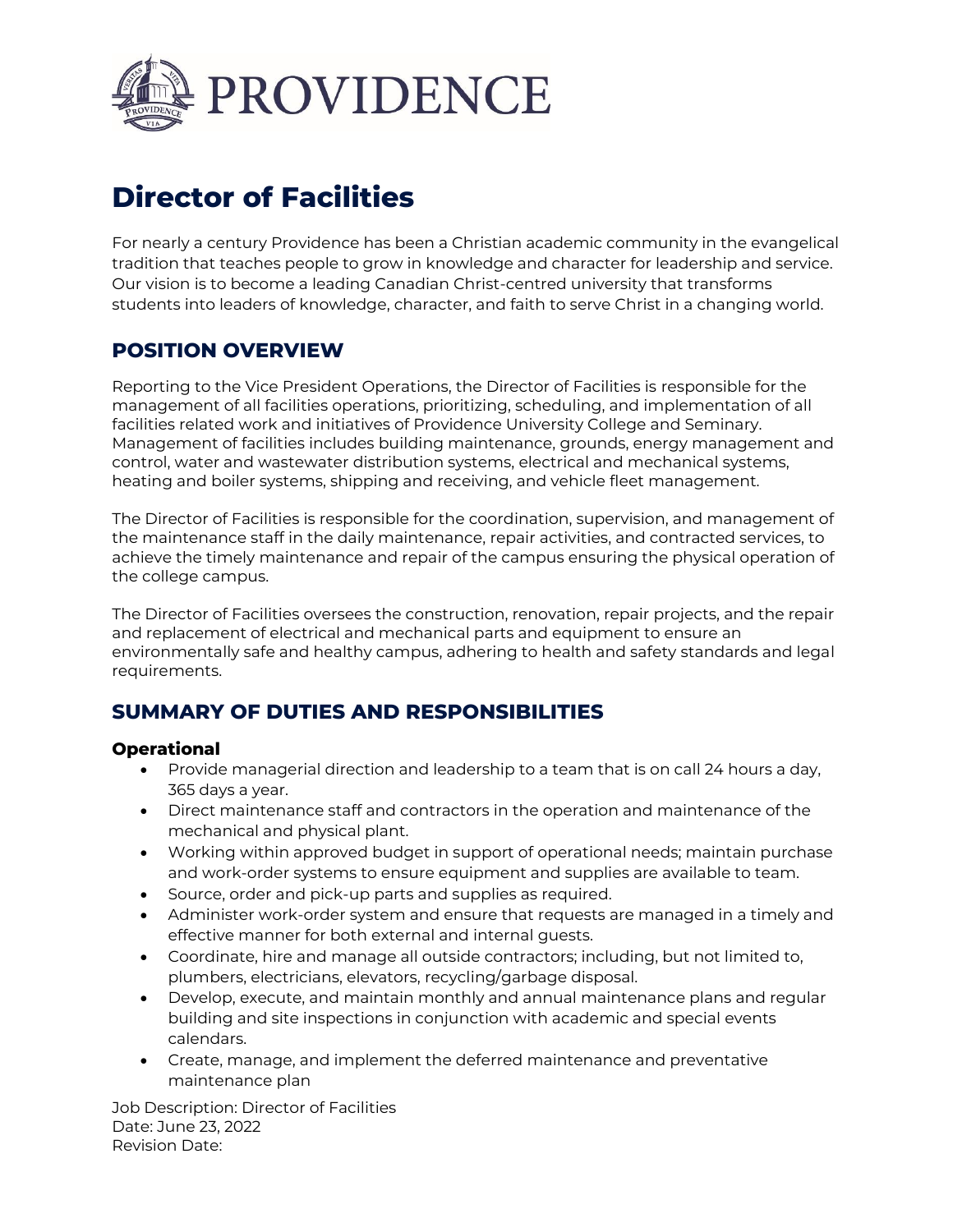- Maintain and manage parts inventory
- Maintain all Shop and grounds tools and equipment
- Direct seasonal facilities support activities, including off-season overhauls/maintenance of heating, air conditioning, and ventilation systems, summer grounds maintenance and student workers.
- Maintain Campus Security with unlocking and locking procedures and maintain a comprehensive key log.

#### **Grounds**

- Coordinate activities of support staff and consultants engaged in implementation and administration of landscape projects.
- Receive and respond to inquiries from campus community and surrounding community
- Investigate and resolve problems related to water use, landscape projects, and refuse removal
- Organize and assist with snow clearing operations as needed
- Responsible for three water systems: manage testing chlorination, record keeping, and maintenance for the three water systems
- Manage the sewage lagoon

## **Campus Events**

- Market and coordinate campus events utilizing campus facilities to internal departments and external groups
- Oversees the scheduling of facilities
- Oversees contract terms, records of campus events activities
- Oversee and assist in problem resolution
- Oversees all revenues generated through campus events, in accordance with Providence policies and procedures
- Participate in the development of operating goals and objectives for the unit; recommend, implement, and administer methods and procedures to enhance operations

## **Regulatory**

- Coordinate with regulatory authorities regarding inspections, safety issues, accessibility issues, and others.
- Responsible for departmental health, safety, and WHMIS training programs, and thorough WCB compliance; actively participate in Occupational Health & Safety programs.
- Responsible for compliance with water and waste, lagoon regulations and inspections.
- Responsible for compliance with fire safety regulations and inspections.
- Guide compliance, development, and implementation of safety systems, procedures, and programs; head of Emergency Preparedness Committee and liaison with emergency services.
- Ensure compliance with applicable policies and local, provincial, and federal regulations
- Provide safety training for employees and ensure departmental compliance with established safety policies, procedures, and regulations.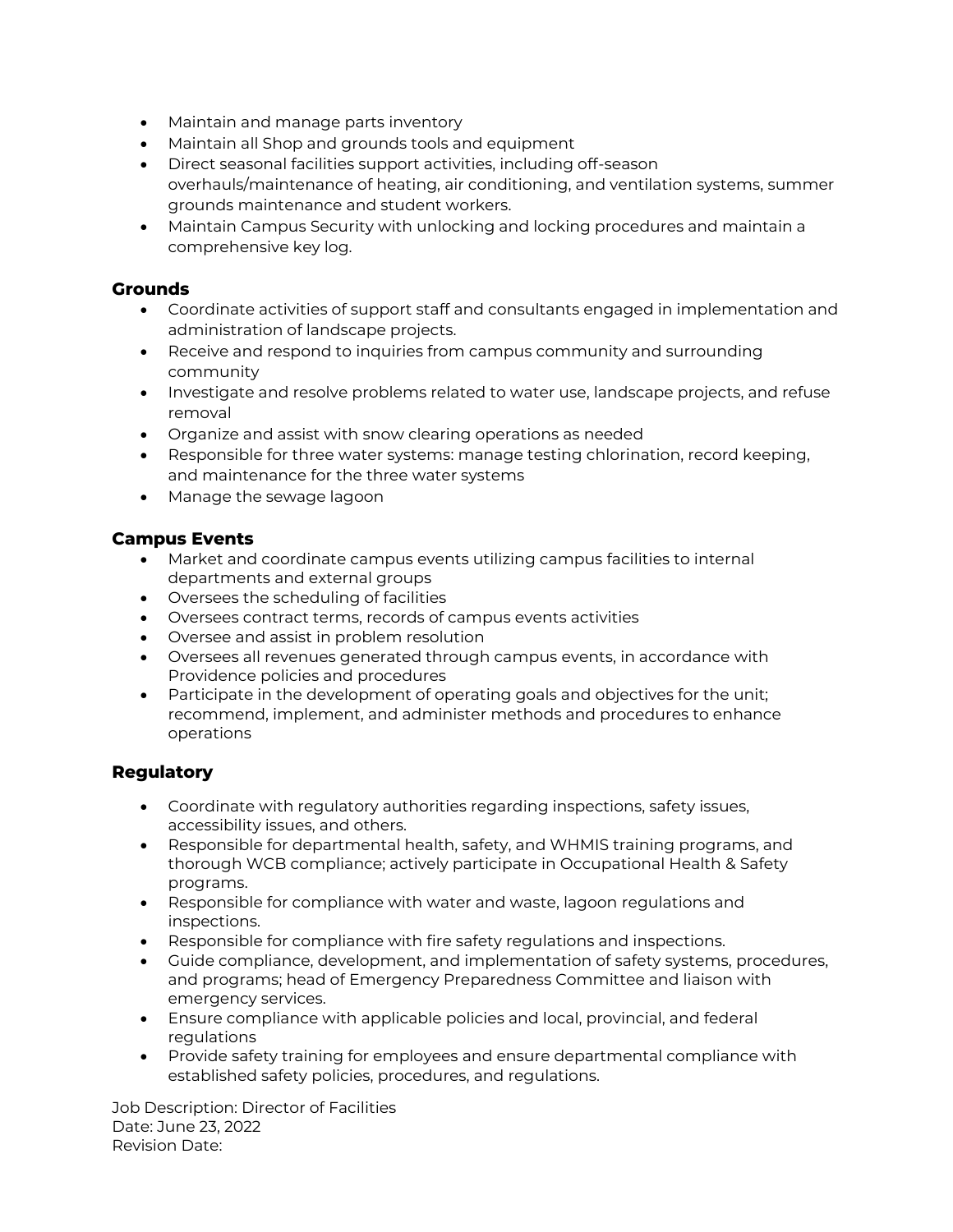## **Participate and Provide Support for Facilities Planning**

- Inspect buildings and office areas to evaluate suitability for occupancy, considering such factors as air circulation, lighting, location, and size
- Continuously survey and assess customer satisfaction with on-call facility repair services.
- Develop and implement projects and programs to assist in the accomplishment of established objectives, and short-and long-range plans
- Report on the funding needs to maintain the physical facilities of the institution, and administer the allocation of fiscal resources for various capital improvement and maintenance projects on the campus
- Assist with project management
- Participate in investigation and development of ways to improve the scope and quality of services provided
- Participate in the development of operating goals and objectives; recommend, implement, and administer methods and procedures to enhance operations
- Assist with administration of allocation and usage of space
- May serve as a consultant or advisor to other departments as to renovation needs
- Assist with contractors during building stage and do follow up creating deficiencies lists and organize warranty repairs
- Participate in development, implementation and maintenance of policies, objectives, short-and long-range planning.
- Assist with creation and implementation of a campus wide crisis management plan.

## **Administration and Personnel**

- Oversee the supervision of assigned personnel, which includes work allocation, training, and problem resolution; makes recommendations for personnel actions
- Assist with the preparation and administration of the annual Facilities budget
- Prepare or supervise the completion of all purchase orders and relating invoices for facilities
- Oversee the supervision of personnel, which includes work allocation, scheduling, training, and problem resolution; evaluate performance and make recommendations for personnel actions; motivate employees to achieve peak productivity and performance
- Participate in the hiring of personnel as it relates to full-time, part-time, and summer and student workers
- Maintain comprehensive records of maintenance and personnel
- Recruit and provide performance appraisals and reviews; develop and coordinate the training and development of Facilities staff members.
- Ensure open communication and mutual support between Maintenance and Students, Staff and Faculty.
- Identify shortcomings in responsiveness, quality of repairs, and customer communications.
- Take prompt, positive action to maintain high levels of customer service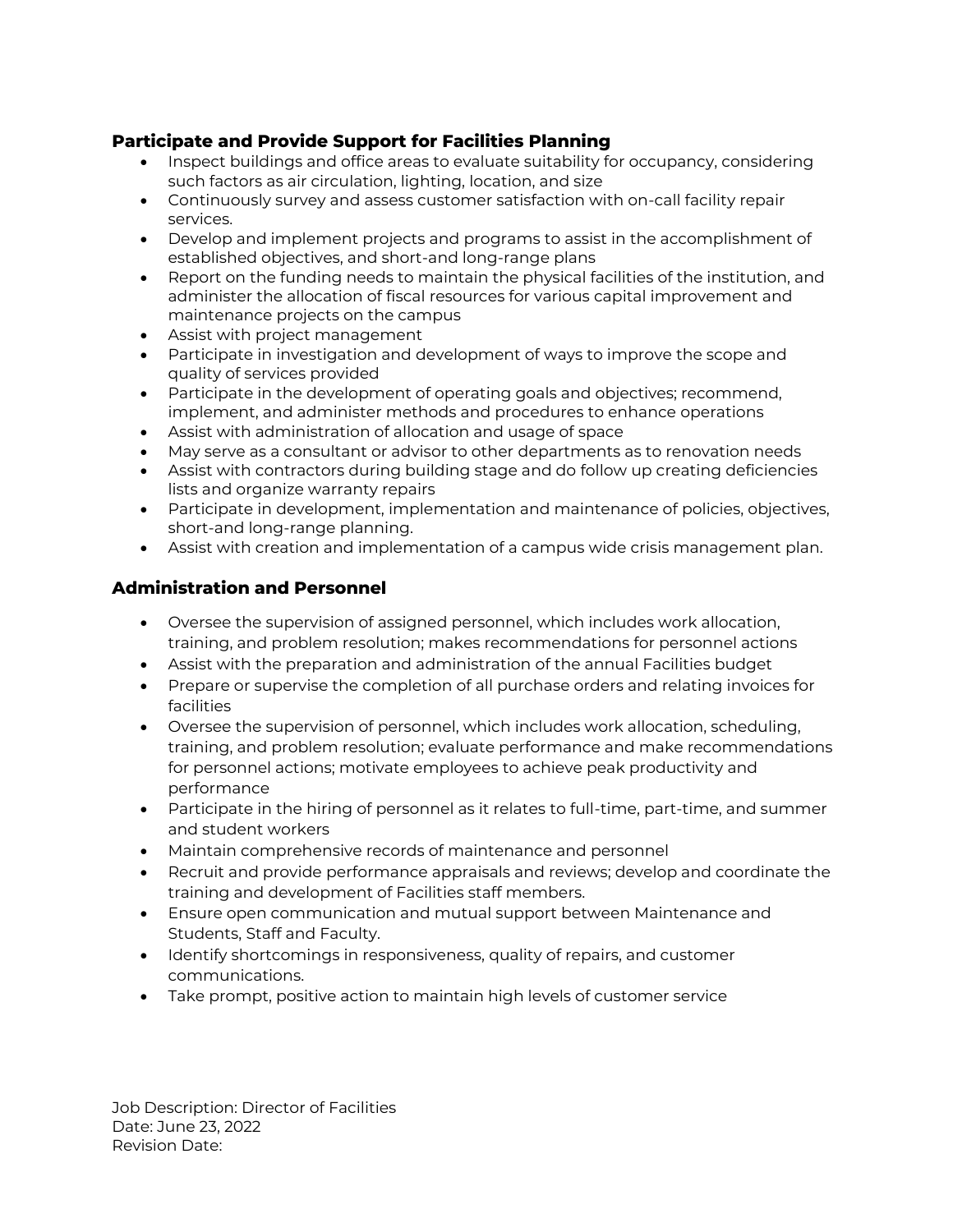## **Safety**

- Oversee campus safety programs, including the management and implementation of those programs to reduce or eliminate occupational injuries, illnesses, deaths, and financial losses; develops accident-prevention and loss-control systems and programs for incorporation into operational policies of the institution and the safety of the physical environment for employees, students, and visitors
- Oversee the management, implementation, and coordination of the institutional fire safety/prevention program to reduce or eliminate injuries, death, financial and property losses due to fire related incidents for incorporation into the operational policies of Providence
- Oversee the annual safety inspections, alarms systems follow-up on recommendations for upgrades or repairs, ensure first aid kits, AED are working and well stocked
- Is a member of the Workplace Safety and Health Committee.
- Oversee and manage the response to, and investigation of, reports of hazardous or potentially hazardous conditions; review recommendations and/or take appropriate action to mitigate potential safety, health, and environmental risks

# **EDUCATION & QUALIFICATIONS**

- Post -secondary education in Facilities IFMA International Facilities Managers Association Certificate – preferred.
- Minimum 3-5 years of supervisory/management experience, identifying and resolving related challenges, ability to evaluate and train staff, including organizing, prioritizing, and scheduling work assignments.
- Government required certification to operate the (public) water system and Lagoon Discharge Certification (provided by employer.
- Proficient in MS Office 365.
- Skill in the use of computers and knowledge of computer information systems and programs; applicable to facility management systems.
- Prioritizing tasks on a descending scale of critical importance following critical assessment protocols.
- Mechanical Knowledge (plumbing, electrical, HVAC) an asset.
- Experience and proficiency in automotive and grounds equipment repair. An asset

# **COMPETENCIES**

- Actively supervise all staff to ensure efficiency and efficacy.
- An ability and willingness to engage in hands on work to facilitate staff as needed.
- Initiative: A willingness to take on responsibilities and challenges.
- Communication: Excellent skills in oral, written and interpersonal communication; ability to move about campus and to interact with students, faculty, and staff.
- Experience in building, mentoring, and coaching a team.
- Solution minded: Ability to give full attention to what other people are saying and to use logic and reason to identify the strengths and weaknesses of alternative solutions
- Leadership: A willingness to lead, model behaviour, demonstrate, and offer direction.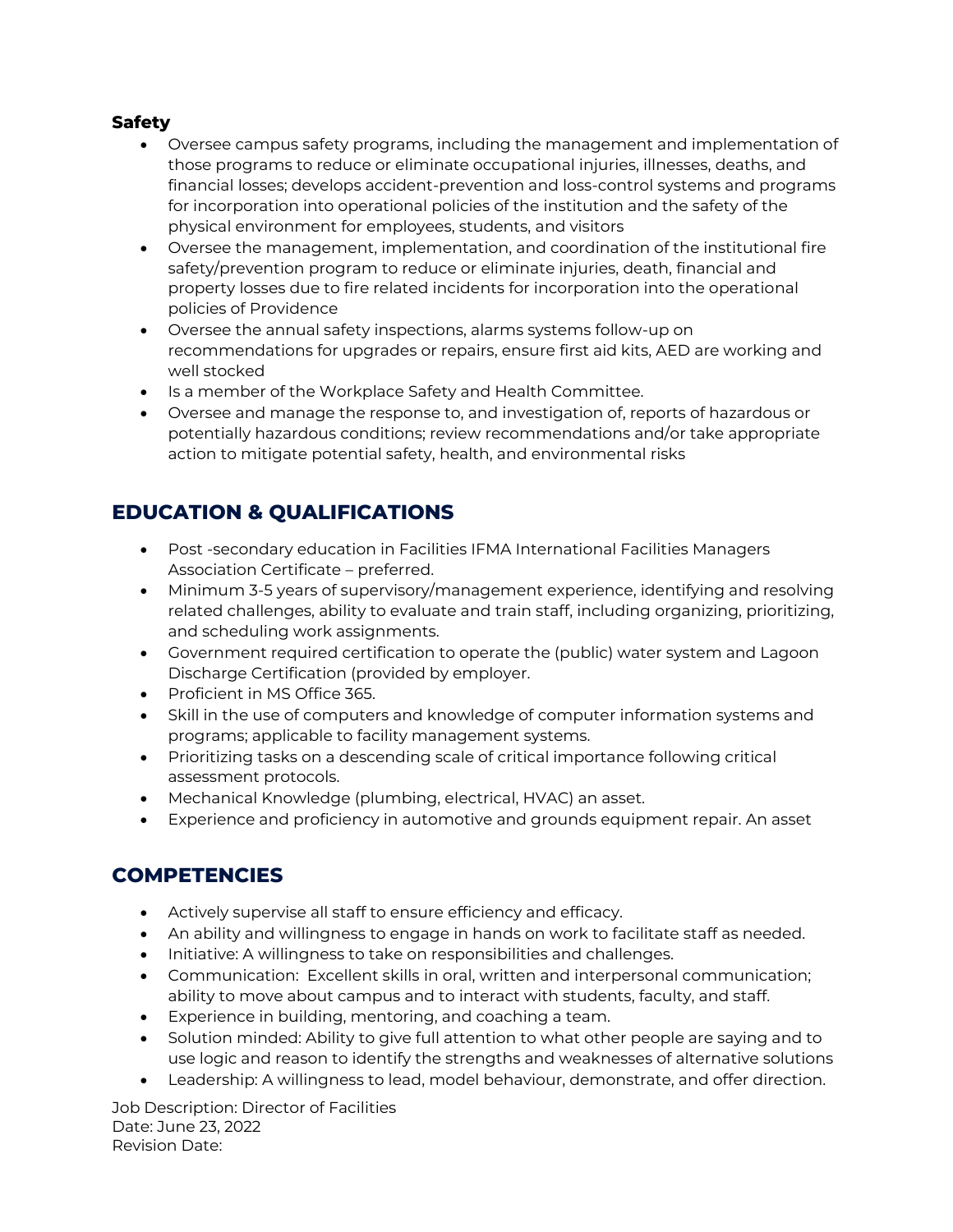- Strong Administrator: Ability to consider the costs and benefits of potential actions.
- Dependability: Dependable, responsible, and dependable, and fulfilling obligations.
- Diligence: Attentive to detail and thorough in completing work tasks.
- Multi-task: Ability to prioritize and work on multiple tasks, deadlines.
- Negotiating and analytical skills.
- Critical thinking skills.
- Technical aptitude.
- Ability to develop and maintain record keeping systems and procedures.
- Ability to develop, plan, and implement short- and long-range goals.
- A keen sense for detail and aesthetic value.
- Able to analyze highly conceptual issues and problems; provide creative solutions.
- Able to understand and communicate pertinent building and business regulations.

# **PERSONAL COMMITMENT**

- To be in good standing with a local church
- An enthusiastic personal faith commitment
- A commitment to Christian higher education and to Christian ministry
- Affirm Providence's Covenant of Faith as outlined in the Staff Handbook
- Able and willing to uphold the Covenant of Community Life and model conduct accordingly

## **WORK ARRANGEMENTS**

- Work Independently and as part of a team.
- Physical ability to lift and carry up to 50 lbs. up and down stairs and climb a stepladder.
- Willingness to work outside of regular hours and work overtime as business needs demand and to be on call to support the maintenance team.
- Cell phone required to communicate across the team and site. (Stipend provided by employer)
- Typical work week is Monday to Friday with 7.5 hours per day (8:15am 4:30pm) totaling 37.5 hours per week.

# **APPLY**

Submit a cover letter and resume by email to:

#### **Scott Masterson, VP of Operations**

c/o Marlin Reimer, Human Resources Manager Email: [hr@prov.ca](mailto:hr@prov.ca)

Start date: As soon as possible. This is a full-time position. Competitive salary range, dependent on education and experience.

Consideration of applications will continue until the position is filled. All qualified candidates are encouraged to apply; however Canadian citizens and Permanent Residents will be given